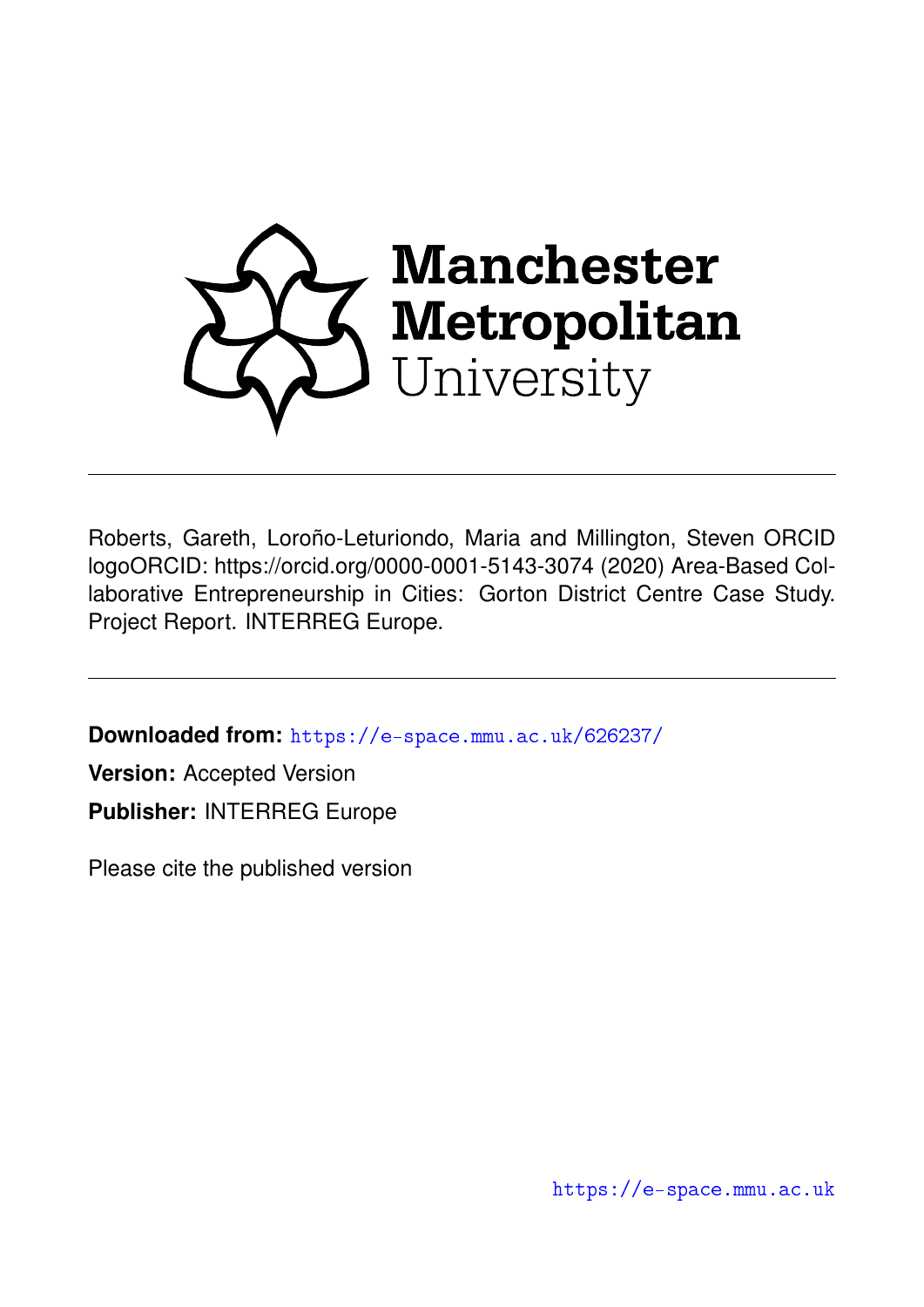# **Area Based Collaborative Entrepreneurship in Cities**

# **Gorton District Centre**

# **Case Study**

**December 2019**

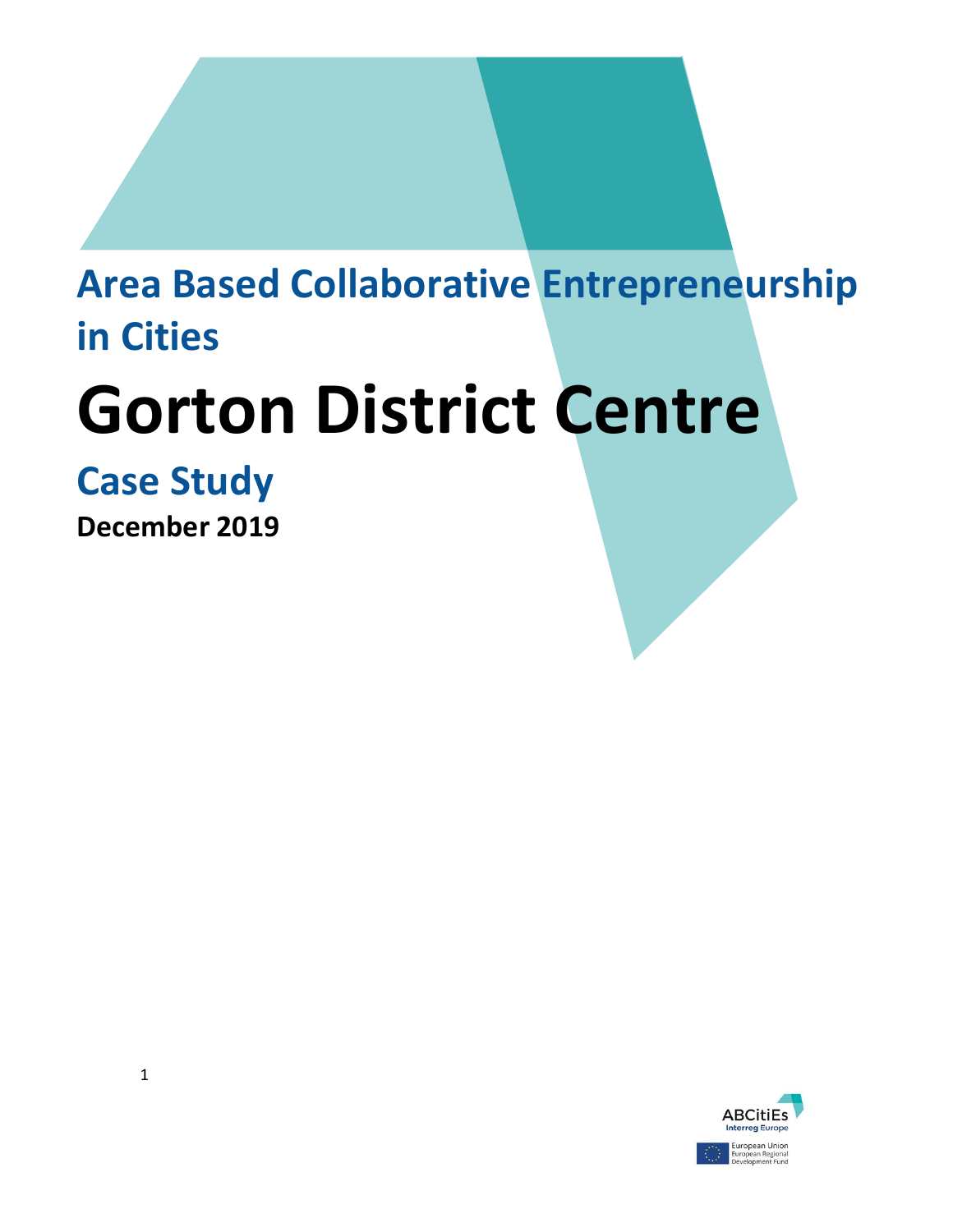# Gorton district centre (Manchester)

This case study provides an overview of Gorton district centre. It presents Gorton as a place with multicultural vibrancy, populated with a high percentage of younger people. Specific reference is given to the lack of channels in place to bring stakeholders together and encourage collaborative working around a shared vision or strategy.

The figures below show the location of Gorton district centre (Figure 1), as well as a map of the district centre itself (Figure 2).



Figure 1: Location of Gorton district centre

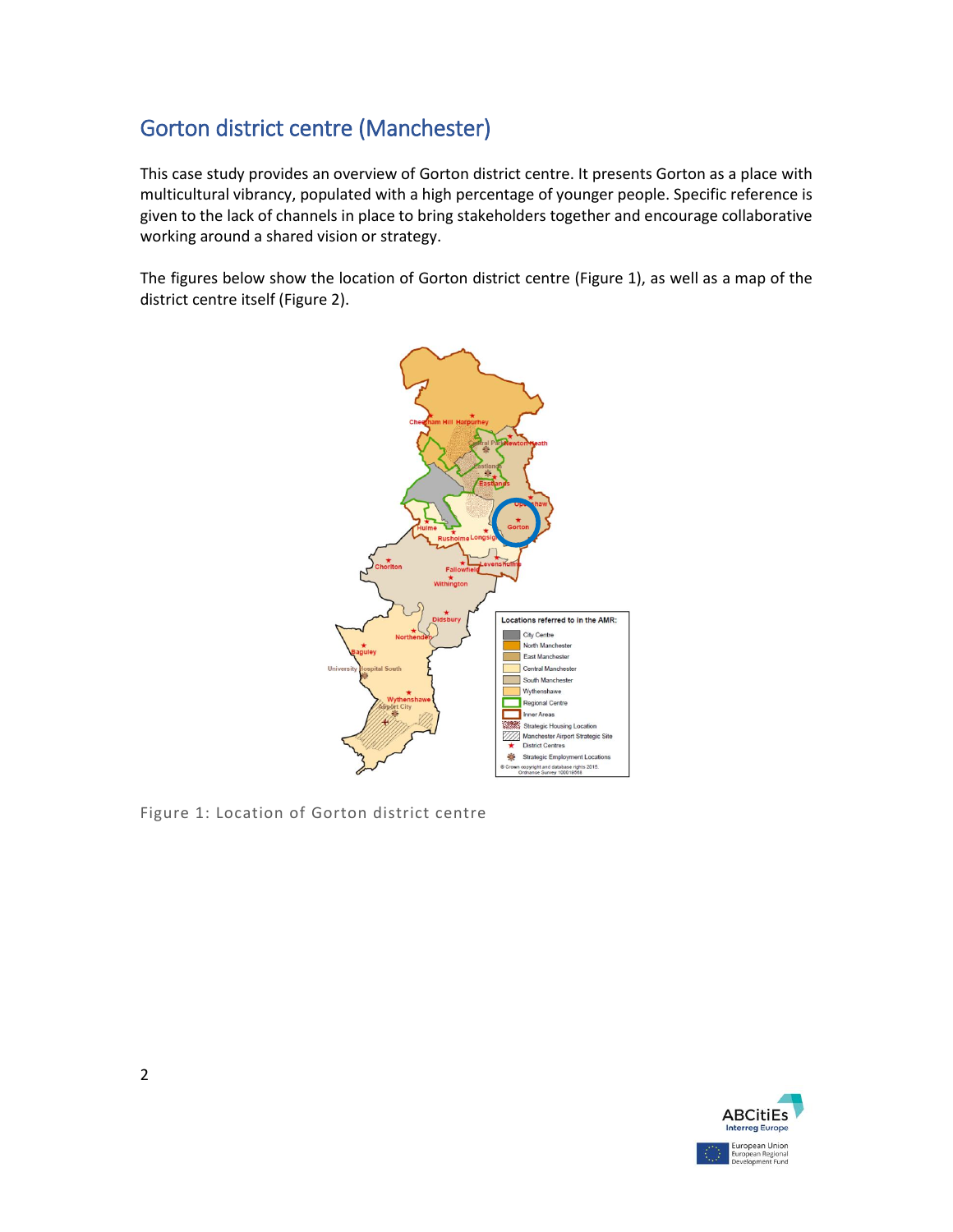

Figure 2: Gorton district centre map

# Characteristics of the collective

As with many smaller district centres located on the peripheries of larger city centres, Gorton possesses a cluttered appearance. In general, the units in the centre look dishevelled and outdated. Furniture and household appliances can be found left outside some of the units on Hyde Road, as well as littering and shattered glass noticeable on the pavements and grass areas. The Gorton Market is not overly inviting due to its opaqueness and outdated photos, and the centre has quite a 'hard' functional image on the whole.

Gorton lacks a 'centre feeling'. The centre is dissected in half by Hyde Road, which is busy with traffic, and there is no real central hub indicating to visitors that they have arrived in Gorton. Although the pavements along Hyde Road are quite wide, flat, and easy to navigate, there are not many points at which the road can be easily and safely crossed by pedestrians.

Gorton district centre displays characteristics of a typical convenience/community centre, that is, it has a fairly steady footfall profile throughout the year and it is focused on the local community. The units in Gorton primarily provide a low-end convenience offer, revolving around food/groceries and household items (e.g. Tesco Extra). The centre seems to be more service-led than product-driven (e.g. hairdressers), and it is perhaps lacking in food and beverage establishments.

In terms of necessities, there are a few benches along Hyde Road and public toilets are easily found. There are no apparent bins, which conceivably contributes to the noticeable litter issues. Tesco Extra provides free parking for customers for up to 2 hours, but otherwise the centre seems to lack car parking facilities.

Gorton is amongst the wards with the highest number of recorded crimes in Manchester (MCC,



3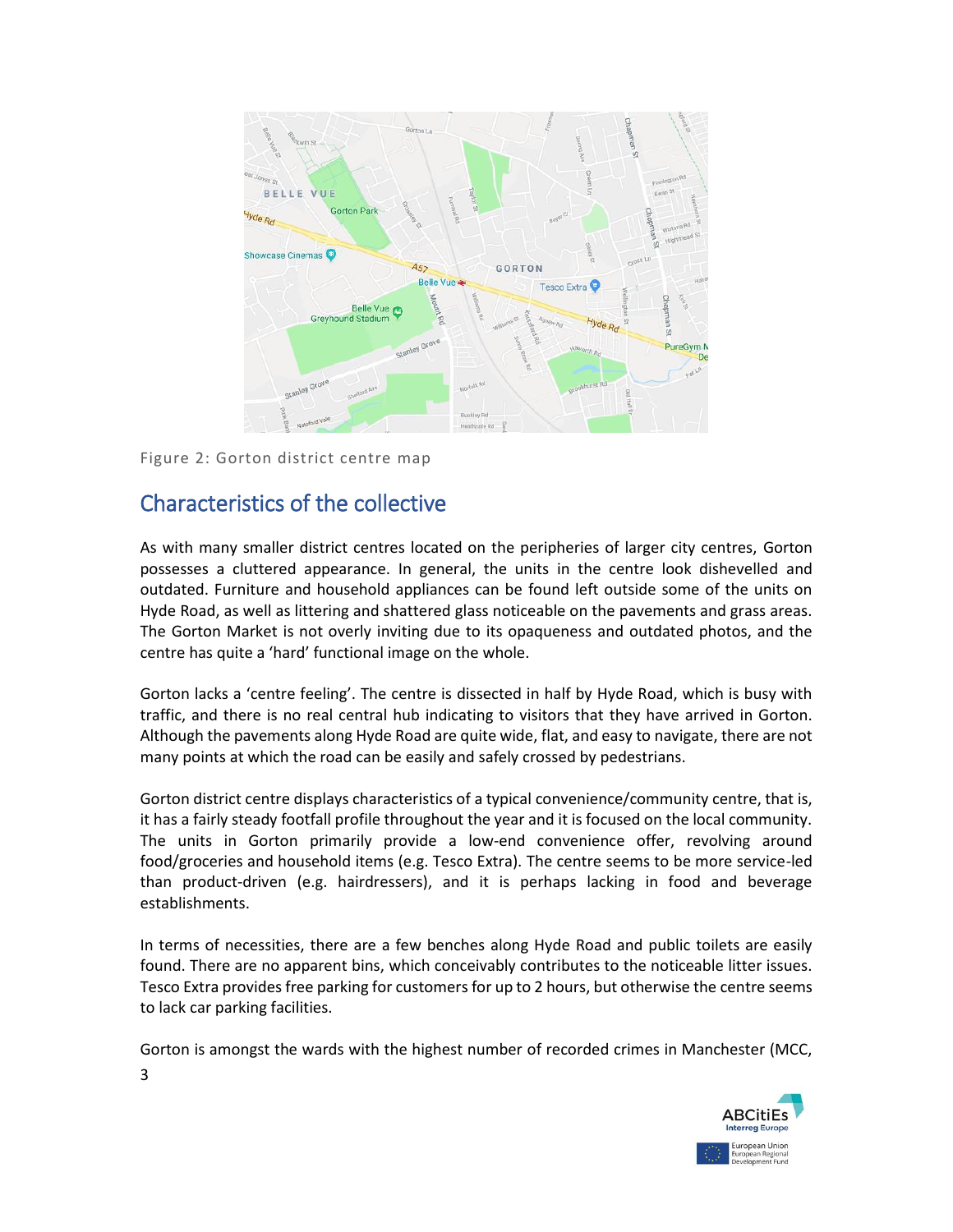2018), and it is amongst the 10% most deprived neighbourhoods in the country in terms of crime deprivation (IMD, 2019).

# The community and the collective

Gorton has a population of 16.440 (ONS, 2011). The average age of Gorton residents is 34.5. In terms of ethnicity, 66.9% of the population are White; 14.8% are Black, African, Caribbean, or Black British; 12.1% are Asian or Asian British; 4.8% are mixed; and 1.4% belong to another ethnic group (ONS, 2011). When it comes to economic activity, 63% are economically active and 37% inactive (ONS, 2011).

|                     | Persons<br>Gorton North<br>2011 Census Ward |       |
|---------------------|---------------------------------------------|-------|
|                     |                                             |       |
|                     | count                                       | $\%$  |
| All usual residents | 16,440                                      | 100.0 |
| Age 0 to 4          | 1,653                                       | 10.1  |
| Age 5 to 7          | 751                                         | 4.6   |
| Age 8 to 9          | 342                                         | 2.1   |
| Age 10 to 14        | 1,027                                       | 6.2   |
| Age 15              | 186                                         | 1.1   |
| Age 16 to 17        | 424                                         | 2.6   |
| Age 18 to 19        | 420                                         | 2.6   |
| Age 20 to 24        | 1,100                                       | 6.7   |
| Age 25 to 29        | 1,334                                       | 8.1   |
| Age 30 to 44        | 3,728                                       | 22.7  |
| Age 45 to 59        | 2,870                                       | 17.5  |
| Age 60 to 64        | 689                                         | 4.2   |
| Age 65 to 74        | 1,037                                       | 6.3   |
| Age 75 to 84        | 641                                         | 3.9   |
| Age 85 to 89        | 155                                         | 0.9   |
| Age 90 and over     | 83                                          | 0.5   |
| Mean Age            | 34.8                                        |       |
| Median Age          | 33                                          |       |

#### **Age structure**

#### Figure 3: Gorton population age breakdown

4 The centre's proximity to aspirational yet more unaffordable neighbourhoods, as well as to the city centre, has led to an increase in young professionals residing in the centre (specifically those

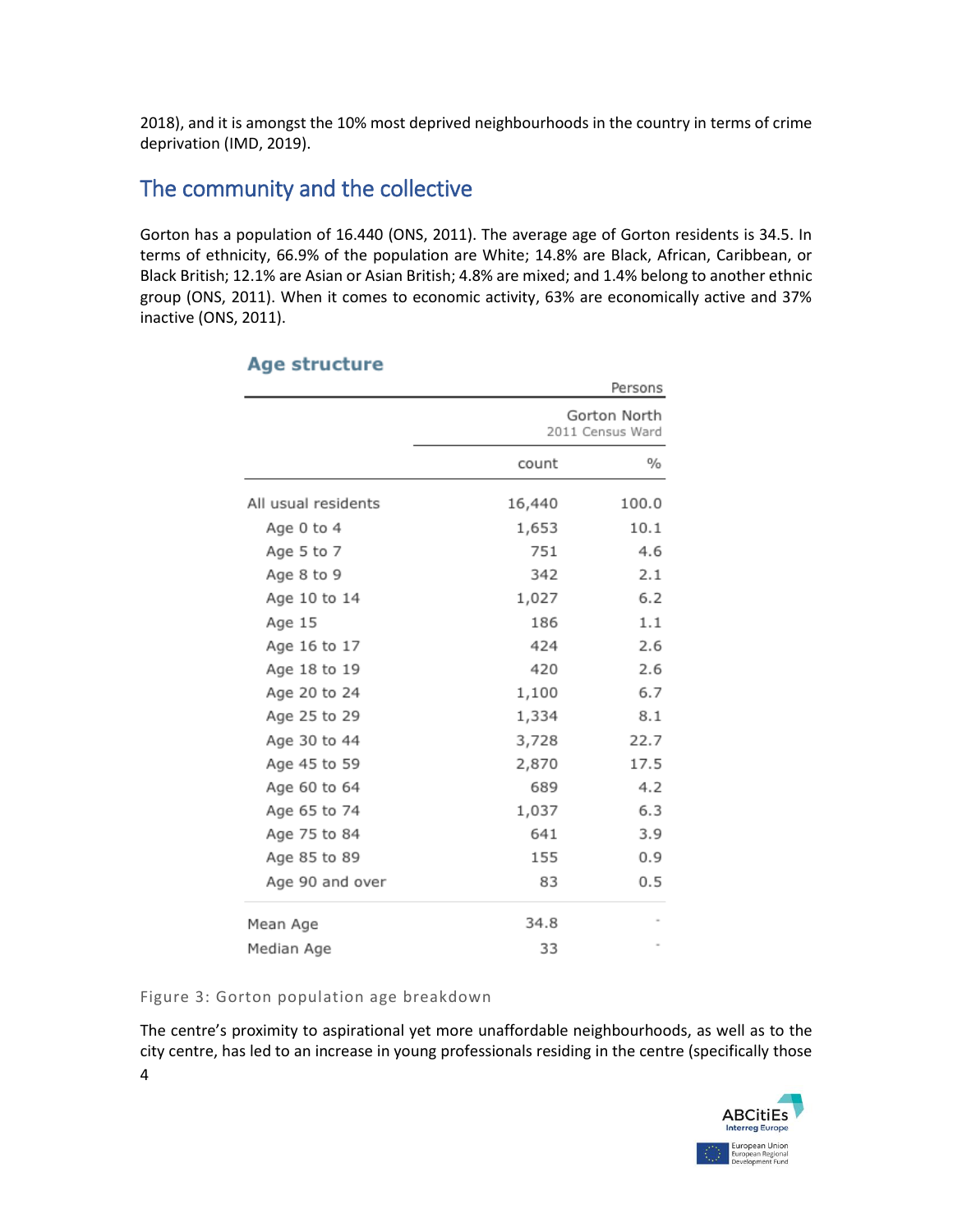in the 30-44 age bracket). Gorton has a diverse socio-demographic profile. The demographic of the local catchment has been shifting over recent years, with African and Eastern European communities settling in the area, thus adding to Gorton's multicultural vibrancy.

#### Governance structure of shared resource

In terms of future developments, a pioneering multi-service health and community hub is planned for the heart of the centre, which will bring together a partnership of public sector organisations, including Manchester City Council, health and social care partners and housing and community service providers. At present, there are some governance issues in Gorton, as there are no channels in place to bring stakeholders together and encourage collaborative working.

There is no Traders' Association in the centre bringing the retailers together around a shared vision or strategy, nor any channels to encourage other key stakeholder groups to collaborate. The Neighbourhood Team, however, has regular contact with residents about issues within the centre such as waste, parking, and general complaints.

There are a lot of independent traders along Hyde Road who appear to be working in isolation from one another not offering a consistent place image.

## The collective process and interaction

Our research in Gorton has shown that there are small pockets of collaborative activity. There is an event committee, for example, that is made up of a committed but small number of local residents. Aside from this group however, whose activity is limited to occasional seasonal events such as a Christmas lights switch-on, there is very little capacity evident. As such, our attention turns to looking at the centre itself, and how it presents opportunities and challenges for collaborative activity to enact change.

In order to understand how the community interacts with Gorton district centre, Springboard have installed a footfall counter on Hyde Road (November 2017) that records 24 hours of data per day. The data gather by the counter shows that the footfall builds during standard business operating hours (9am-5pm), reaching a peak around 11am-midday, possibly due to people visiting the centre during their lunch break. Footfall then plateaus throughout the early afternoon, before gradually tailing off towards the evening and sharply falling after 5pm. Activity in the centre aligns closely with the market trading hours (9-5.30pm), and there is currently little provision in the centre to drive an evening economy. Similarly, data shows that footfall volumes are fairly consistent throughout the week, with a notable decline towards the weekend and particularly on Sunday, once again reflective of market opening days. Furthermore, Gorton has a fairly flat footfall profile across an annual cycle, which is in line with the recorded hourly and weekly data, and reflective of it being a community/convenience signature type. However, there are a few peaks in the data reflective of, for example, a Christmas lights switch-on event held in November 2017,

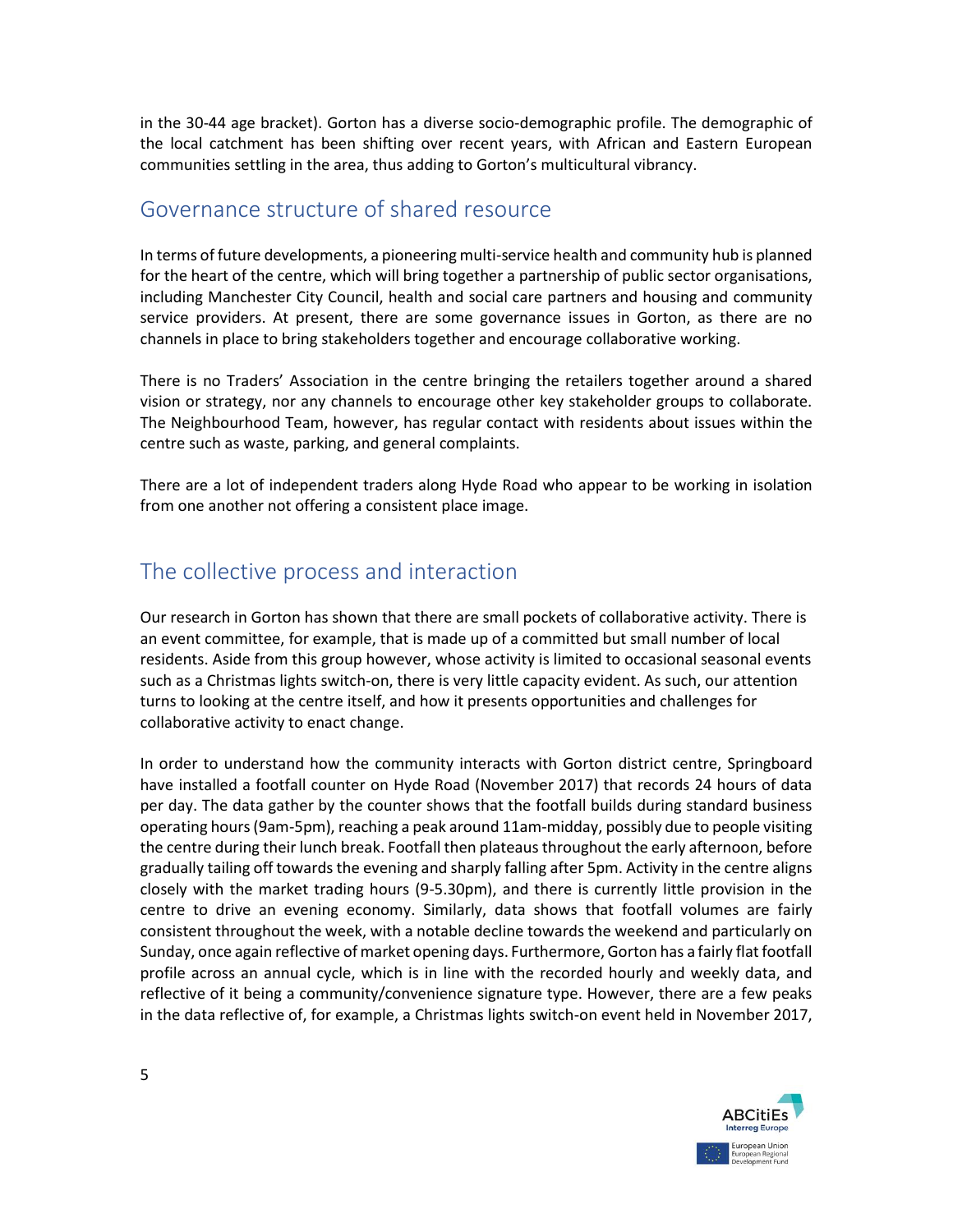which demonstrates the power of events to bring the community together within the centre and to create a sense of vibrancy and vitality. Overall, footfall in Gorton has been declining since 2018.

Gorton provides a good range of basic services for its local community including: a police station, pharmacy, park/playground, community centre, library, dentist, medical centre, post office, funeral care, a church, and three schools. Gorton is open to different age groups. Apart from the two pubs attracting people of legal drinking age, Gorton offers a wide range of attractions for families and young people, such as the fun fair in Debdale Park, the charity family fun day at Gorton Market, or the Christmas lights switch-on. Similarly, Gorton has a Gymnastics Centre primarily targeted at children. Gorton, however, lacks civic space and recreational areas for people to gather together and spend time for free. The benches, for instance, that could be attractive to older generations are located at the edge of roads. Although Gorton is open to community members of all ages, and its low-end convenience offering is attractive to these, it lacks the pulling power to attract visitors from further afield. Although the Showcase Cinema might function as an anchor for Gorton, this is located slightly outside the main centre. Regarding independents, Gorton is inclusive and has a range of takeaways some of which cater to the ethnic diversity of the local community. Whilst there are several takeaways and pubs in Gorton, most of the amenities have notably short business hours (e.g. the library). There doesn't appear to be much of an evening economy, nor much open at the weekends to encourage footfall or dwell time. This could potentially make the district less accessible for people who work full time.

## Lessons learned

There is an increasingly diverse local catchment in Gorton that contributes to a sense of vibrancy, and offers potential to further meet its needs. Retail has adapted to serve the needs of these communities, with speciality produce shops and ethnic takeaways opening up over recent years.

There is an opportunity for population growth in Gorton due to new affordable housing being built and the centre being well served by public transport.

On the other hand, a key challenge that Gorton faces is that there is no real central hub, creating a sense of the centre being disjointed, coupled with a lack of a distinctive place identity. There is a lack of places to dwell in the centre (e.g. especially in terms of leisure activities, cafes, bars, and restaurants), which for residents this means there is no reason to linger in Gorton. There are appearance issues with some of the low-end retailers along Hyde Road creating a negative image. The market is a key anchor but is also not very inviting due to its opaque frontage.

Furthermore, there are governance issues in Gorton, as there are no channels in place to bring stakeholders together and encourage collaborative working around a shared vision for the future.

Our engagement with local stakeholders has revealed a series of recommendations that can help Gorton in its future development. Gorton should identify some 'quick wins' that will address areas of concern, but which can engender wider engagement and enthusiasm. These can include: